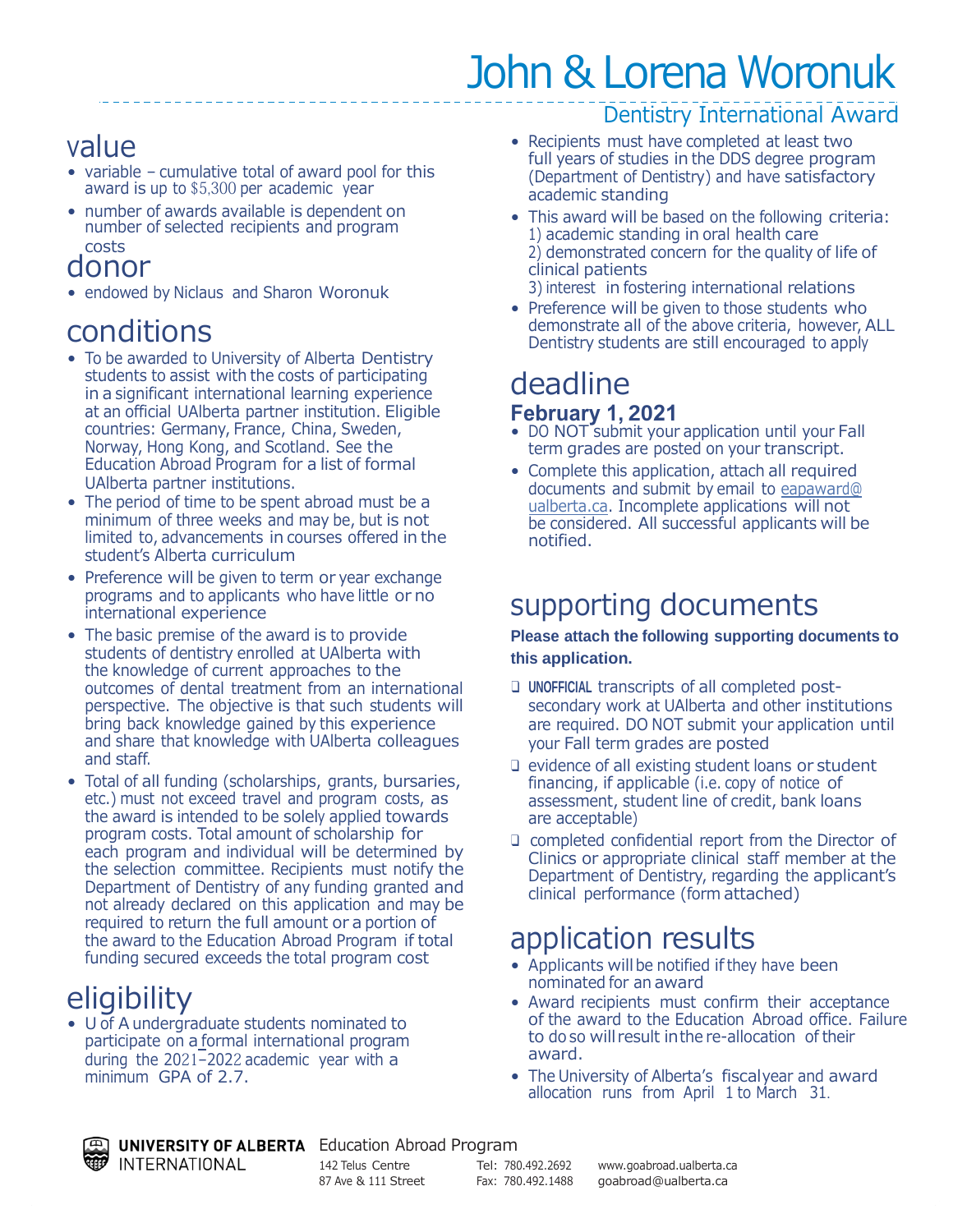# protection of privacy **application form**

Personal information on this form is collected under the authority of Section 33(c) of Alberta's Freedom of Information and Protection of Privacy Act for authorized purposes including admission and registration; administration of records, scholarships and awards, student services, public relations and fund raising; and university planning and research. Students' personal information may be disclosed to academic and administrative units according to university policy, federal and provincial reporting requirements, information sharing agreements with student governance associations, organization, and to contracted or public health care providers as required. For details on the use and disclosure of this information call the Education Abroad Program at 780-492-2692 or see [www.ualberta.ca/FOIPP.](http://www.ualberta.ca/FOIPP)

### personal information

|                                                                                                                           | $minor \begin{tabular}{ c c c } \hline \hline \hline \multicolumn{3}{ c }{3} & \multicolumn{3}{ c }{5} \\ \hline \multicolumn{3}{ c }{5} & \multicolumn{3}{ c }{5} \\ \hline \multicolumn{3}{ c }{5} & \multicolumn{3}{ c }{5} \\ \hline \multicolumn{3}{ c }{5} & \multicolumn{3}{ c }{5} \\ \hline \multicolumn{3}{ c }{5} & \multicolumn{3}{ c }{5} \\ \hline \multicolumn{3}{ c }{5} & \multicolumn{3}{ c }{5} \\ \hline \multicolumn{3}{ c$ |  |
|---------------------------------------------------------------------------------------------------------------------------|--------------------------------------------------------------------------------------------------------------------------------------------------------------------------------------------------------------------------------------------------------------------------------------------------------------------------------------------------------------------------------------------------------------------------------------------------|--|
|                                                                                                                           |                                                                                                                                                                                                                                                                                                                                                                                                                                                  |  |
|                                                                                                                           |                                                                                                                                                                                                                                                                                                                                                                                                                                                  |  |
| intended length of activity $\mathbf q$ full year $\mathbf q$ one term $\mathbf q$ other (please indicate number of weeks |                                                                                                                                                                                                                                                                                                                                                                                                                                                  |  |
|                                                                                                                           |                                                                                                                                                                                                                                                                                                                                                                                                                                                  |  |
|                                                                                                                           | permanent mailing address experience and the set of the set of the set of the set of the set of the set of the                                                                                                                                                                                                                                                                                                                                   |  |
|                                                                                                                           |                                                                                                                                                                                                                                                                                                                                                                                                                                                  |  |
|                                                                                                                           | province expression and the set of the set of the set of the set of the set of the set of the set of the set of the set of the set of the set of the set of the set of the set of the set of the set of the set of the set of                                                                                                                                                                                                                    |  |
|                                                                                                                           | postal code <u>experimental contracts</u>                                                                                                                                                                                                                                                                                                                                                                                                        |  |
|                                                                                                                           |                                                                                                                                                                                                                                                                                                                                                                                                                                                  |  |
| U of A email<br><u> 1980 - Andrea Andrew Maria (h. 1980).</u>                                                             |                                                                                                                                                                                                                                                                                                                                                                                                                                                  |  |
|                                                                                                                           |                                                                                                                                                                                                                                                                                                                                                                                                                                                  |  |

#### finances

Have you received any other scholarships or monetary awards for this exchange?  $q$  yes q no

If yes, please provide details **If yes** and the set of year and the set of year and the set of years of years of years and year and year and year and year and year and year and year and year and year and year and year and

| Will you be applying for a Student Loan for the above exchange period? $q$ yes $q$ no                                |            |  |
|----------------------------------------------------------------------------------------------------------------------|------------|--|
| Have you received any Student Loans or financial aid previously?                                                     | q yes q no |  |
| What is your total indebtedness to the Student Finance Board or your bank if you have a bank loan or line of credit? |            |  |
| Attach copies of notice of assessment, credit line or bank loan statement \$                                         |            |  |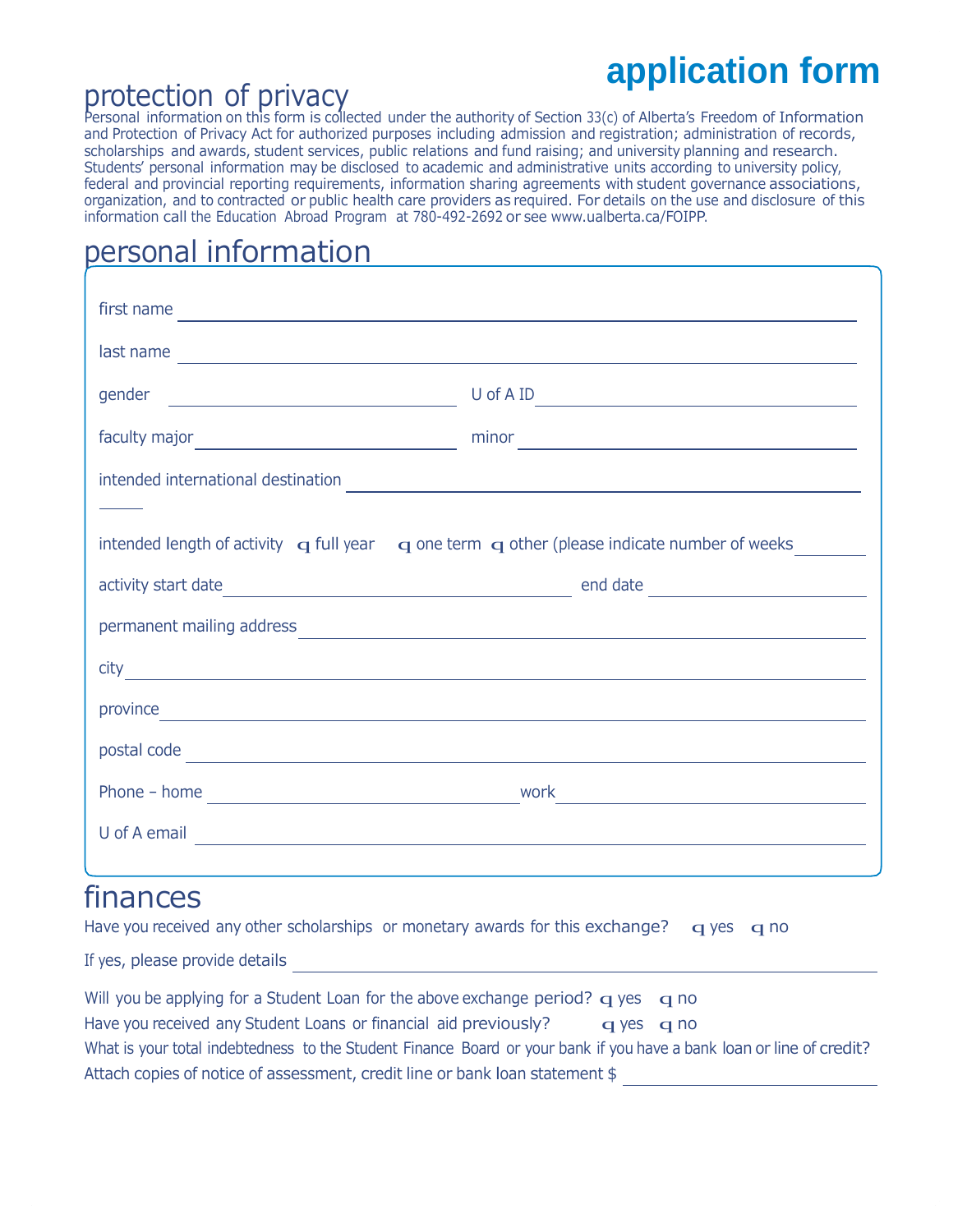#### program costs

Fill in the budget below as a proposed statement of what you estimate the costs of your international activity will be. You don't need exact numbers but estimated figures to help you become aware of the costs of going abroad.

| accommodation    | food            |
|------------------|-----------------|
| return travel    | books, supplies |
| health insurance | passport, visas |
| tuition and fees | <b>TOTAL</b>    |

Briefly describe below how you intend to finance your exchange as detailed in the budget above. List anticipated sources and income such as this scholarship, summer or part-time employment income, student loans/ bursaries, family contribution, other scholarships, monetary awards or benefits which will be used to defray the costs of

this program. **Note:** Your sources of funding should equal or exceed the total amount of your costs in the above section.

| revenue sources (to finance your exchange) | amount            |
|--------------------------------------------|-------------------|
|                                            |                   |
|                                            |                   |
|                                            |                   |
|                                            |                   |
|                                            |                   |
|                                            |                   |
|                                            |                   |
| international experience                   |                   |
| countries lived in                         | countries visited |
|                                            |                   |
|                                            |                   |

#### extracurricular activities

Indicate extracurricular activities, including any offices held, both within and outside the campus community. Use an additional page if necessary.

**activity dates**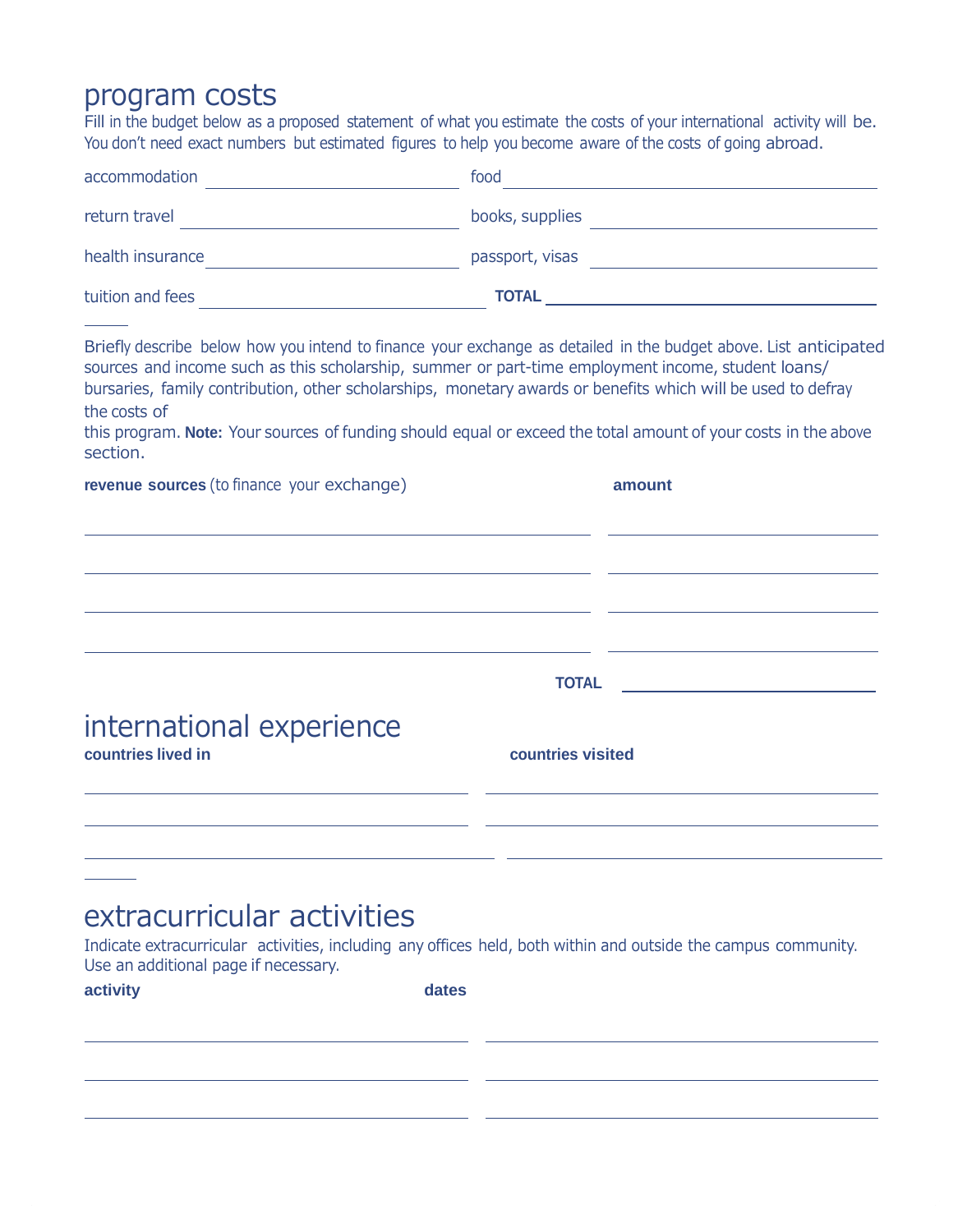Briefly describe your objectives for participating in an International activity (max. 200 words). Submission may be typed and attached to your application in its entirety or you may use the space provided and attach an additional sheet if you require additional space.

Briefly describe how you intend to share your experience with colleagues and staff (max. 100 words). Submission may be typed and attached to your application in its entirety or you may attach an additional sheet if you require additional space.

#### sign your application

#### **All applications must be signed.**

I hereby certify that the information given in this application is complete and true in all respects. I understand that this award application may be shared with other University of Alberta Award committees for selection purposes and results of other University of Alberta funding decisions may be taken into consideration as part of the selection criteria. If offered an award, I understand that should circumstances change and I am unable to participate in the exchange program as per the conditions of my nomination I may be required to return the full amount of the award to the Education Abroad Program within one month of when I learn I will not be participating in the exchange.

Signature Date Date Date



UNIVERSITY OF ALBERTA Education Abroad Program

87 Ave & 111 Street

142 Telus Centre Tel: 780.492.2692 [www.goabroad.ualberta.ca](http://www.goabroad.ualberta.ca/) Fax: 780.492.1488 [goabroad@ualberta.ca](mailto:goabroad@ualberta.ca)